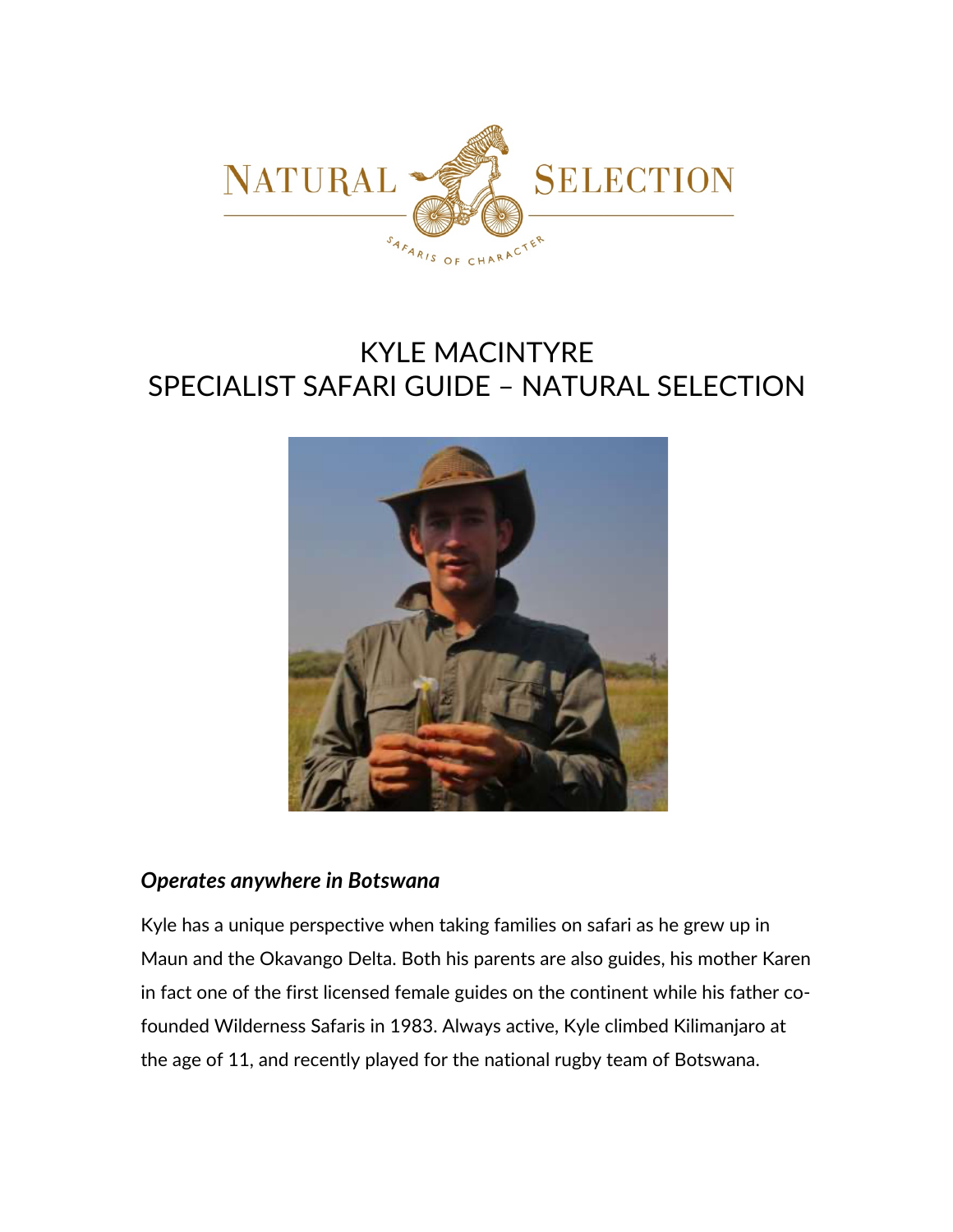Kyle is qualified as a guide for armed walking, cycling, boat, and kayaking safaris and enjoys making everyone's safari a completely rounded experience.

His eagerness to explore continued with his father Chris. Together they pioneered unique cycle trips following century old elephant trails. They have also undertaken kayak expeditions through the Okavango, including the first descent of the Savuti River from source.

In 2020 Kyle embarked for charity on a 1500km 50-day horse expedition from the Okavango to the Chobe River and circumnavigated the Makgadikgadi Salt Pans following the Boteti River back up to Maun.

Kyle's divides his time between marketing and guiding and has a special affinity for family groups and kids sharing and teaching his world in an out of the ordinary attention to detail.

## *Years of guiding experience*

Kyle has been guiding since 2013.

## *Regional knowledge and expertise*

All of Botswana, Okavango Delta, Makgadikgadi Pans, The Kalahari Desert.

## *Ideal for accompanying*

Adventurous families with young children, multi-generation family travel, couples, small groups, photographers.

## *Areas of special interest|*

Walking safaris, biking safaris, birding, photography, birdlife, fishing, mobile safaris.

## *Qualifications & Experiences*